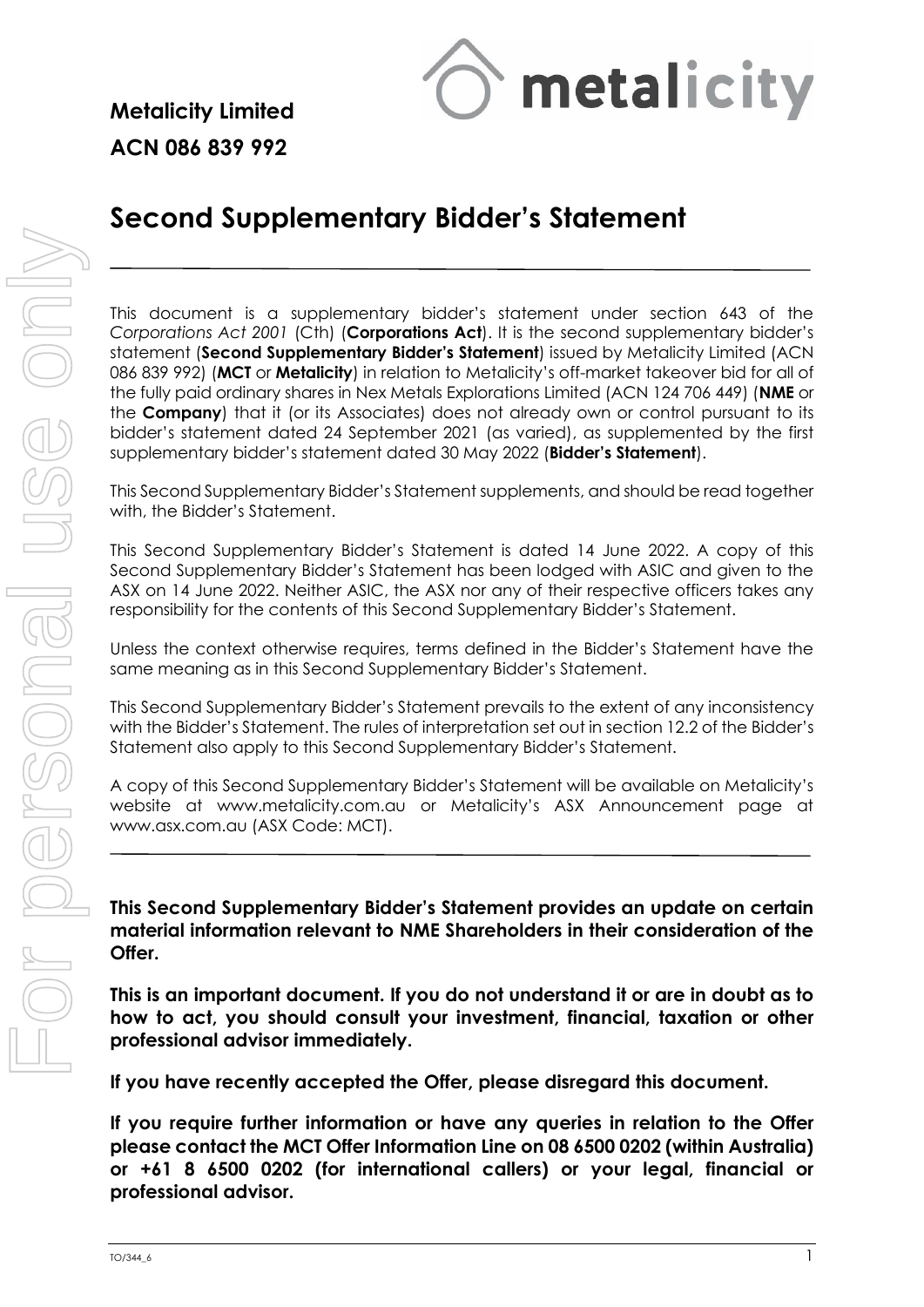## **1. IMPLIED VALUE OF THE OFFER**

Sections 2.1.2 and 10.6.2 of the Bidder's Statement provides that based on the closing sale price for MCT Shares on ASX on 23 September 2021 (the Last Practicable Trading Day) of 1.0 cents, the implied value of the Offer is 4.81 cents per NME Share.

However, as stated at Sections 2.1.2 and 10.6.2 of the Bidder's Statement, the implied value of the Offer will change as a consequence of changes in the market price of MCT Shares.

The purpose of this section 1 is to provide an update to NME Shareholders on the implied value of the Offer, taking into account movements in the market price of MCT Shares and changes to the capital structure of MCT (specifically, as a result of the Rights Issue<sup>1</sup>) since the date of the Offer.

NME Shareholders should note that the implied value of the Offer will continue to fluctuate with movements in the MCT Share price.

### **1.1 The Offer represents a significant premium to the Independent Expert's valuation of NME**

Under the Offer, NME Shareholders will receive 4.81 new MCT Shares for every one NME Share held.

BDO Corporate Finance (WA) Pty Ltd prepared an Independent Expert's Report dated 6 May 2022 (**IER**) <sup>2</sup> which prescribed the fair value of each NME Share on a controlling basis to be between nil and \$0.01 (**IER High Value**) with a preferred value of \$0.003 (**IER Preferred Value**).

As shown in the Premia analysis below:

- (a) based on the closing price of MCT Shares on ASX of 1.0 cents on 13 September 2021, the last trading day prior to the announcement of the Offer (**Value Pre-Rights Issue**), the Offer is a 381% premium to the IER High Value;
- (b) based on the theoretical fully-diluted ex rights price from the Rights Issue of 0.5389 cents (**TERP**), the Offer is a 159% premium to the IER High Value; and
- (c) based on the issue price under the Rights Issue of 0.5 cents (**Rights Issue Price**), the Offer is a 141% premium to the IER High Value.

<sup>1</sup> Refer to Metalicity's ASX Announcement titled 'Successful Completion of Rights Issue' dated 27 May 2022 and Metalicity's First Supplementary Bidder's Statement dated 30 May 2022.

<sup>2</sup> Refer to Metalicity's ASX Announcement titled 'Independent Expert Says Offer for Nex is Fair And Reasonable' dated 10 May 2022.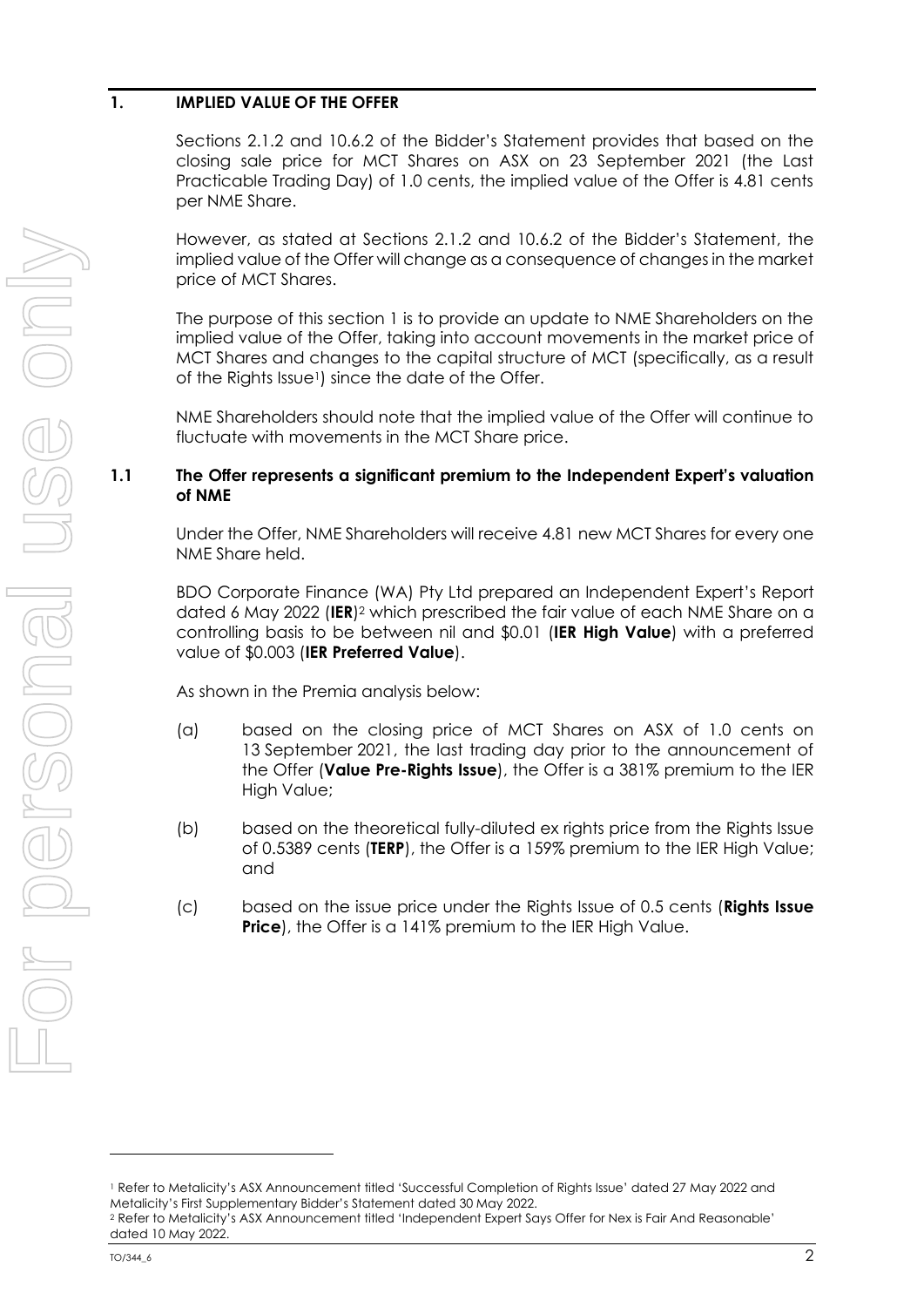#### **Premia analysis**



Furthermore, as shown in the Premia analysis below:

- (a) based on the Value Pre-Rights Issue, the Offer is a 1,503% premium to the IER Preferred Value;
- (b) based on the TERP, the Offer is a 764% premium to the IER Preferred Value; and
- (c) based on the Rights Issue Price, the Offer is a 702% premium to the IER Preferred Value.



#### **Premia analysis**

## **1.2 Value of the Offer using the Undisturbed NME Share Price**

Based on the Value Pre-Rights Issue, the Offer values NME at 4.8 cents per NME Share. As set out in the Premia analysis below, this is a 30% premium to the closing price of NME Shares on ASX on 13 September 2021 of 0.037 cents, the last trading day prior to the Announcement Date (**Undisturbed NME Share Price**).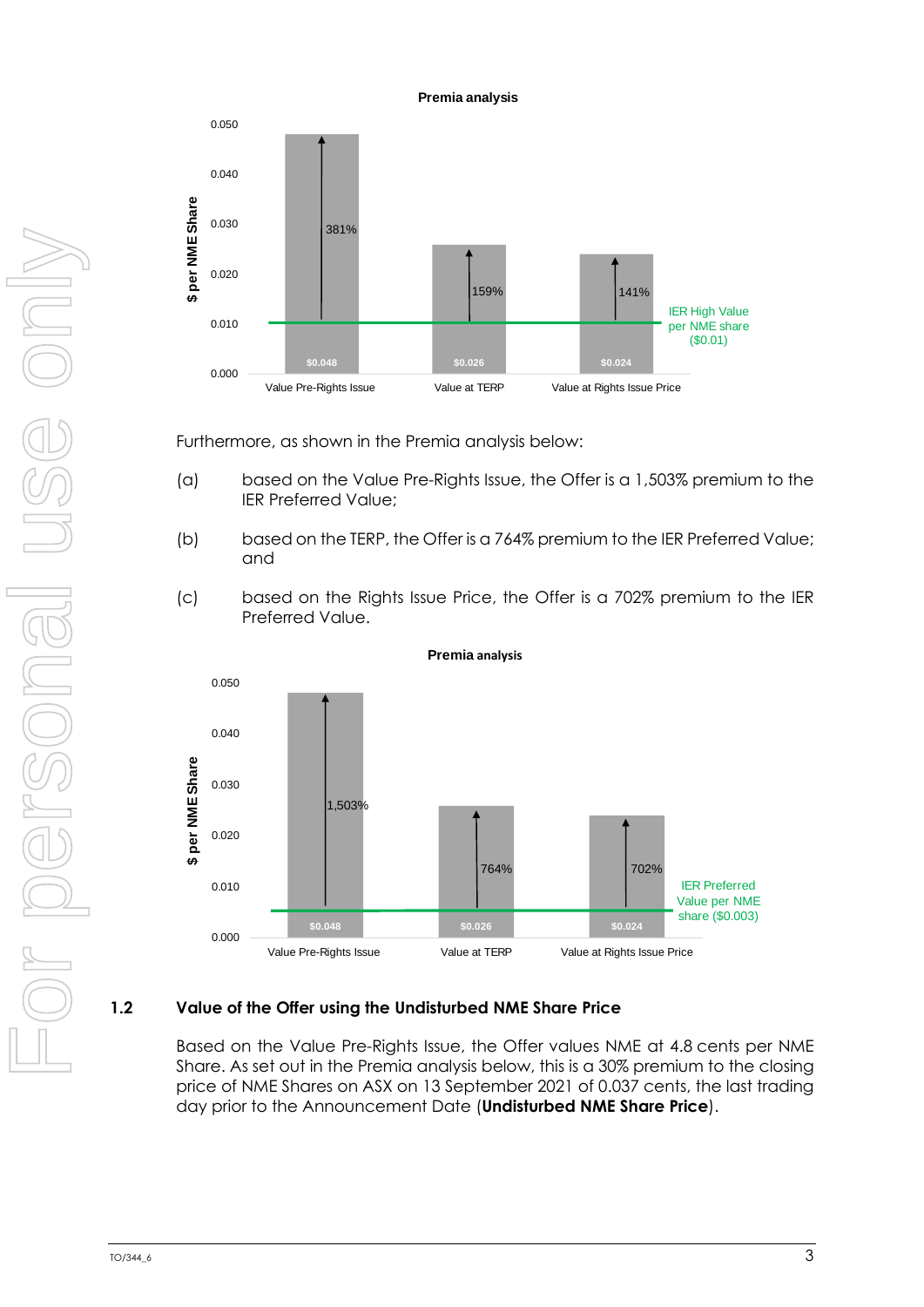#### **Premia / (discount) analysis**



In addition:

- (a) based on the TERP, the Offer values NME at 2.6 cents per NME Share. As shown in the Premia analysis above, this is a 30% discount to the Undisturbed NME Share Price; and
- (b) based on the Rights Issue Price, the Offer values NME at 2.4 cents per NME Share. As shown in the Premia analysis above, this is a 35% discount to the Undisturbed NME Share Price.

# **1.3 Value of the Offer using closing price of MCT Shares on 7 June 2022**

Based on the closing price of MCT Shares on ASX of 0.4 cents on 7 June 2022, the last practicable date prior to the date of this Second Supplementary Bidder's Statement, the Offer values NME at 1.9 cents per NME Share. As shown below, this is a 48% discount to the closing price of NME Shares on ASX of 3.0 cents on 7 June 2022, the last practicable date prior to the date of this Second Supplementary Bidder's Statement (**NME Last Close Share Price**).



When assessing the value of the Offer to the NME Last Close Share Price, NME Shareholders should note that the IER considers there to be a low level of liquidity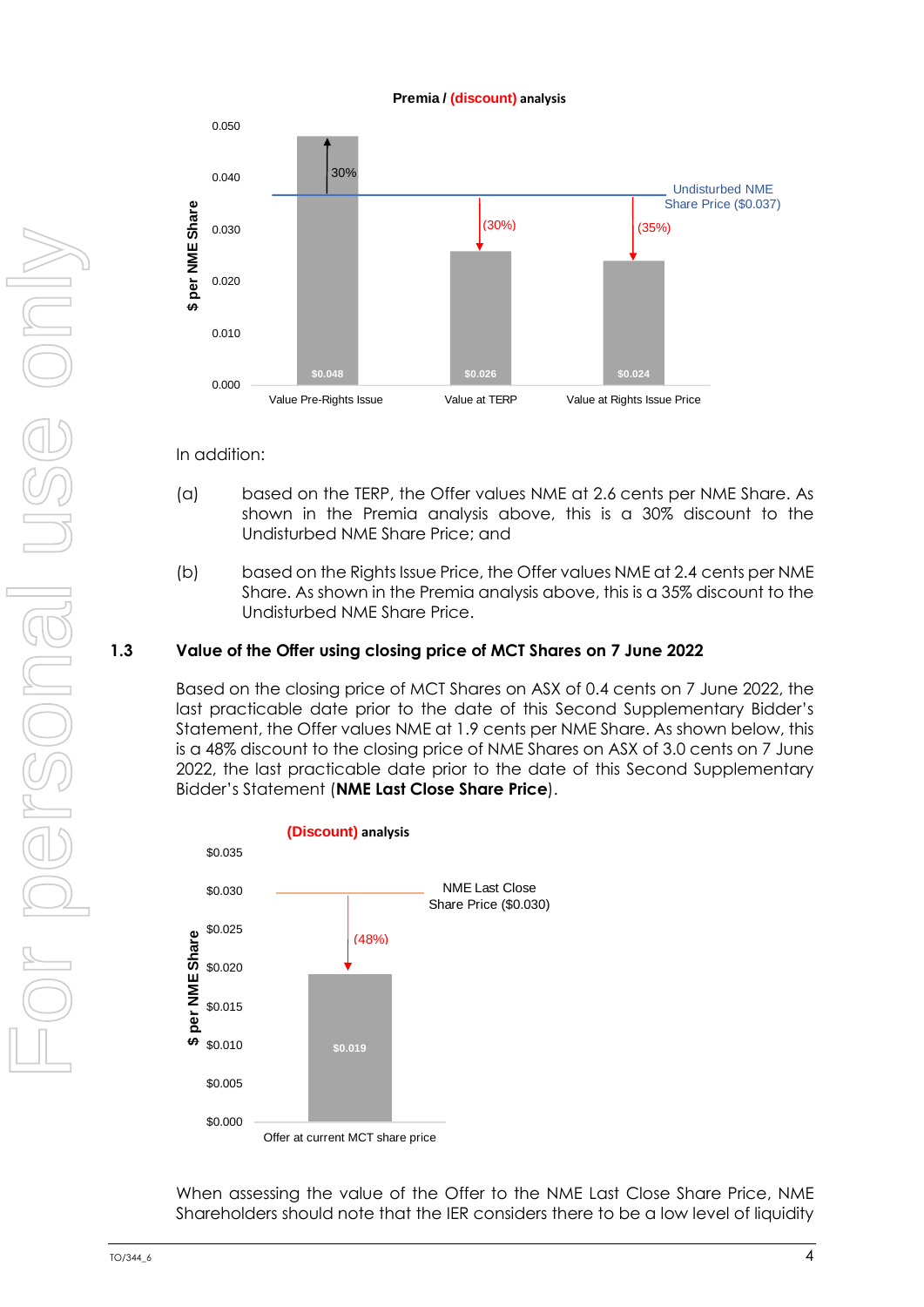in trading of NME Shares, therefore the market price may not reflect the fair value of the NME Shares. 3

Furthermore, the IER states that the liquidity of the NME Shares will likely further reduce where MCT holds a large proportion of NME Shares. As at the date of this Second Supplementary Bidder's Statement (and not accounting for any acceptances that may be received under the Offer on 14 June 2022), Metalicity and its Associates hold a Relevant Interest in approximately 34.29% of the total NME Shares on issue. As MCT is unlikely to actively trade the NME Shares it owns, this creates a scenario that "could result in difficult circumstances for NME Shareholders that may want to sell their shares."<sup>4</sup>

The analysis in this section 1.3 has been prepared using the closing price of MCT Shares and NME Shares on 7 June 2022. Accordingly, NME Shareholders should note that the outcome of this analysis and the implied value of the Offer will change depending on movements in the market value of MCT Shares or NME Shares.

# **2. OFFER PERIOD**

The Offer will close at 5:00pm (Perth time) on 15 June 2022, unless withdrawn or further extended.

## **3. CONSENTS**

As permitted by ASIC Class Order 13/521, this Second Supplementary Bidder's Statement contains statements that are made, or based on statements made, in documents lodged with ASIC or the ASX (in compliance with the Listing Rules). Pursuant to this Class Order, the consent of persons such statements are attributed to is not required for the inclusion of those statements in this Second Supplementary Bidder's Statement.

As required by ASIC Class Order 13/521, any NME Shareholder who would like to receive a copy of any of these documents (or relevant parts of those documents) may obtain a copy free of charge within 2 Business Days of the request by contacting Metalicity on 08 6500 0202 (within Australia) or +61 8 6500 0202 (for international callers) between 9:00am and 5:00pm (WST) on Business Days.

Copies of ASX announcements made by Metalicity are available on Metalicity's website at [www.metalicity.com.au](http://www.metalicity.com.au/) or Metalicity's ASX Announcement page at www.asx.com.au (ASX Code: MCT).

Additionally, as permitted by ASIC Corporations (Consents to Statements) Instrument 2016/72, this Second Supplementary Bidder's Statement may include or be accompanied by certain statements:

- (a) fairly representing a statement by an official person; or
- (b) from a public official document or a published book, journal or comparable publication.

<sup>3</sup> IER page 43 <sup>4</sup> IER page 51